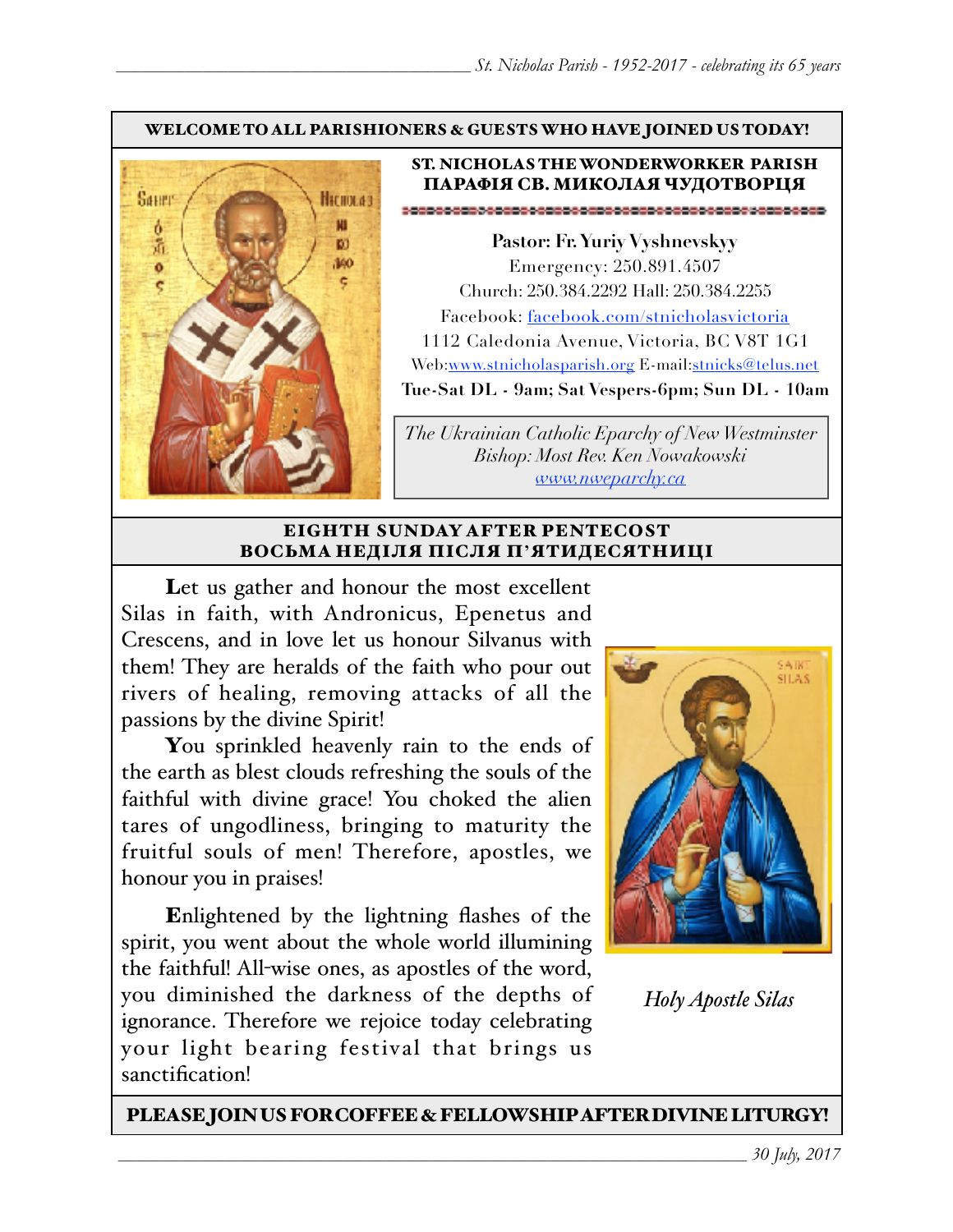| <b>SUNDAY HYMNS</b>                                                                                                                                                                                                                                                                                                                                                                                                                                                                                                                                                                                                                                                                                                                                                                    |                |                                                                   |                                               |              |                |  |
|----------------------------------------------------------------------------------------------------------------------------------------------------------------------------------------------------------------------------------------------------------------------------------------------------------------------------------------------------------------------------------------------------------------------------------------------------------------------------------------------------------------------------------------------------------------------------------------------------------------------------------------------------------------------------------------------------------------------------------------------------------------------------------------|----------------|-------------------------------------------------------------------|-----------------------------------------------|--------------|----------------|--|
| <b>OPENING HYMN</b>                                                                                                                                                                                                                                                                                                                                                                                                                                                                                                                                                                                                                                                                                                                                                                    |                | Увійди Архиєрею / Come My Friends pg. 238-239                     |                                               |              |                |  |
| <b>COMMUNION HYMN</b>                                                                                                                                                                                                                                                                                                                                                                                                                                                                                                                                                                                                                                                                                                                                                                  |                | Витай Між Нами/With Solemn Greeting, Welcome the Lord pg. 244-245 |                                               |              |                |  |
| <b>CLOSING HYMN</b>                                                                                                                                                                                                                                                                                                                                                                                                                                                                                                                                                                                                                                                                                                                                                                    |                | Боже Великий Єдиний рg. 264                                       |                                               |              |                |  |
| Please join us today in singing our Sunday hymns!                                                                                                                                                                                                                                                                                                                                                                                                                                                                                                                                                                                                                                                                                                                                      |                |                                                                   |                                               |              |                |  |
| <b>SUNDAY &amp; DAILY SCHEDULE</b>                                                                                                                                                                                                                                                                                                                                                                                                                                                                                                                                                                                                                                                                                                                                                     |                |                                                                   |                                               |              |                |  |
| SUNDAY, July 30                                                                                                                                                                                                                                                                                                                                                                                                                                                                                                                                                                                                                                                                                                                                                                        |                | Divine Liturgy - for the Parishioners of St Nicholas Parish       |                                               | 10:00 AM     |                |  |
| MONDAY, July 31                                                                                                                                                                                                                                                                                                                                                                                                                                                                                                                                                                                                                                                                                                                                                                        |                | <b>NO SERVICES</b>                                                |                                               |              |                |  |
| TUESDAY, August 1                                                                                                                                                                                                                                                                                                                                                                                                                                                                                                                                                                                                                                                                                                                                                                      |                | <b>NO SERVICES</b>                                                |                                               |              |                |  |
| <b>WEDNESDAY, August 2</b>                                                                                                                                                                                                                                                                                                                                                                                                                                                                                                                                                                                                                                                                                                                                                             |                | <b>NO SERVICES</b>                                                |                                               |              |                |  |
| THURSDAY, August 3                                                                                                                                                                                                                                                                                                                                                                                                                                                                                                                                                                                                                                                                                                                                                                     |                | <b>NO SERVICES</b>                                                |                                               |              |                |  |
| FRIDAY, August 4                                                                                                                                                                                                                                                                                                                                                                                                                                                                                                                                                                                                                                                                                                                                                                       |                | <b>NO SERVICES</b>                                                |                                               |              |                |  |
| SATURDAY, August 5                                                                                                                                                                                                                                                                                                                                                                                                                                                                                                                                                                                                                                                                                                                                                                     |                | <b>NO SERVICES</b>                                                |                                               |              |                |  |
| <b>SUNDAY, August 6</b>                                                                                                                                                                                                                                                                                                                                                                                                                                                                                                                                                                                                                                                                                                                                                                |                | Divine Liturgy - for the Parishioners of St Nicholas Parish       |                                               |              | 10:00 AM       |  |
| Please Note: to request a Divine Liturgy for a special intention, please see Fr. Yuriy to arrange for it!                                                                                                                                                                                                                                                                                                                                                                                                                                                                                                                                                                                                                                                                              |                |                                                                   |                                               |              |                |  |
| <b>SUNDAY EPISTLE READERS</b>                                                                                                                                                                                                                                                                                                                                                                                                                                                                                                                                                                                                                                                                                                                                                          |                |                                                                   |                                               |              |                |  |
| <b>DATE</b>                                                                                                                                                                                                                                                                                                                                                                                                                                                                                                                                                                                                                                                                                                                                                                            | <b>READING</b> |                                                                   | <b>UKRAINIAN</b><br><b>ENGLISH</b>            |              |                |  |
| SUNDAY, July 30                                                                                                                                                                                                                                                                                                                                                                                                                                                                                                                                                                                                                                                                                                                                                                        | 1 Cor. 1:10-18 |                                                                   | Marian Chalifoux<br>Yuliya Pelekhata          |              |                |  |
| SUNDAY, August 6                                                                                                                                                                                                                                                                                                                                                                                                                                                                                                                                                                                                                                                                                                                                                                       | 1 Cor. 3:9-17  |                                                                   | Glikeria Iwanuck<br>Marian Chalifoux          |              |                |  |
| SUNDAY, August 13                                                                                                                                                                                                                                                                                                                                                                                                                                                                                                                                                                                                                                                                                                                                                                      | Rm. 15:1-7     | Andrij Pelekhatyi                                                 |                                               |              | Robert Herchak |  |
| <b>SUNDAY, August 20</b>                                                                                                                                                                                                                                                                                                                                                                                                                                                                                                                                                                                                                                                                                                                                                               | 1 Cor. 15:1-11 | Liliia Palyvoda                                                   |                                               | Bryan Melnyk |                |  |
| Thank you, Epistle readers, for your service in proclaiming God's Word!                                                                                                                                                                                                                                                                                                                                                                                                                                                                                                                                                                                                                                                                                                                |                |                                                                   |                                               |              |                |  |
| <b>PARISH COUNCIL EXECUTIVE</b>                                                                                                                                                                                                                                                                                                                                                                                                                                                                                                                                                                                                                                                                                                                                                        |                |                                                                   | <b>PASTORAL MINISTRY &amp; HOLY MYSTERIES</b> |              |                |  |
| CONFESSIONS1/2 hour before Liturgy<br>CHAIRPERSONAlec Rossa - 250.472.3374<br>SECRETARYCindy Lazaruk - 778.677.9072<br>BAPTISMSby appointment<br>TREASURERWilliam Vanderven - 250.478.1458<br>MARRIAGESsix months notice should<br>FINANCIAL SECRETARYDavid Newberry - 250.598.8197<br>be given to the parish priest, and he should be<br>FUNDRAISING/HALL RENTALRobert Herchak - 250.386.7872<br>contacted before any other arrangements are made<br>MAINTENANCEMurray Chapman - 250.658.4769<br>FUNERALSby appointment<br>LITURGICAL COMMITTEEMotria Koropecky - 250.658.3051<br>MEMBER AT LARGELiliia Palyvoda - 250.857.1683<br>VIBRANT PARISHDarlene DeMerchant - 250.727.3837<br>Bequests & Wills: Leaving a bequeath is a process of giving a donation through your will. It is |                |                                                                   |                                               |              |                |  |
| simply a distribution from your estate to a charitable organization through your last will and testament. It                                                                                                                                                                                                                                                                                                                                                                                                                                                                                                                                                                                                                                                                           |                |                                                                   |                                               |              |                |  |

can be as small or as large a donation as you wish. It is important that you talk to your lawyer about the process. In your kindness please remember St Nicholas the Wonderworker Ukrainian Catholic Church in your bequeath and will. If anyone wishes to make such a bequeath in their will, the following clause may be included or added to a will: "I give, devise, and bequeath to St Nicholas the Wonderworker Ukrainian Catholic Parish - 1112 Caledonia Avenue, Victoria BC, V8T 1G1, the sum of \$  $\qquad \qquad$  (or  $\qquad \qquad$  % of my estate), to be used for the benefit of the parish and it's pastoral activities."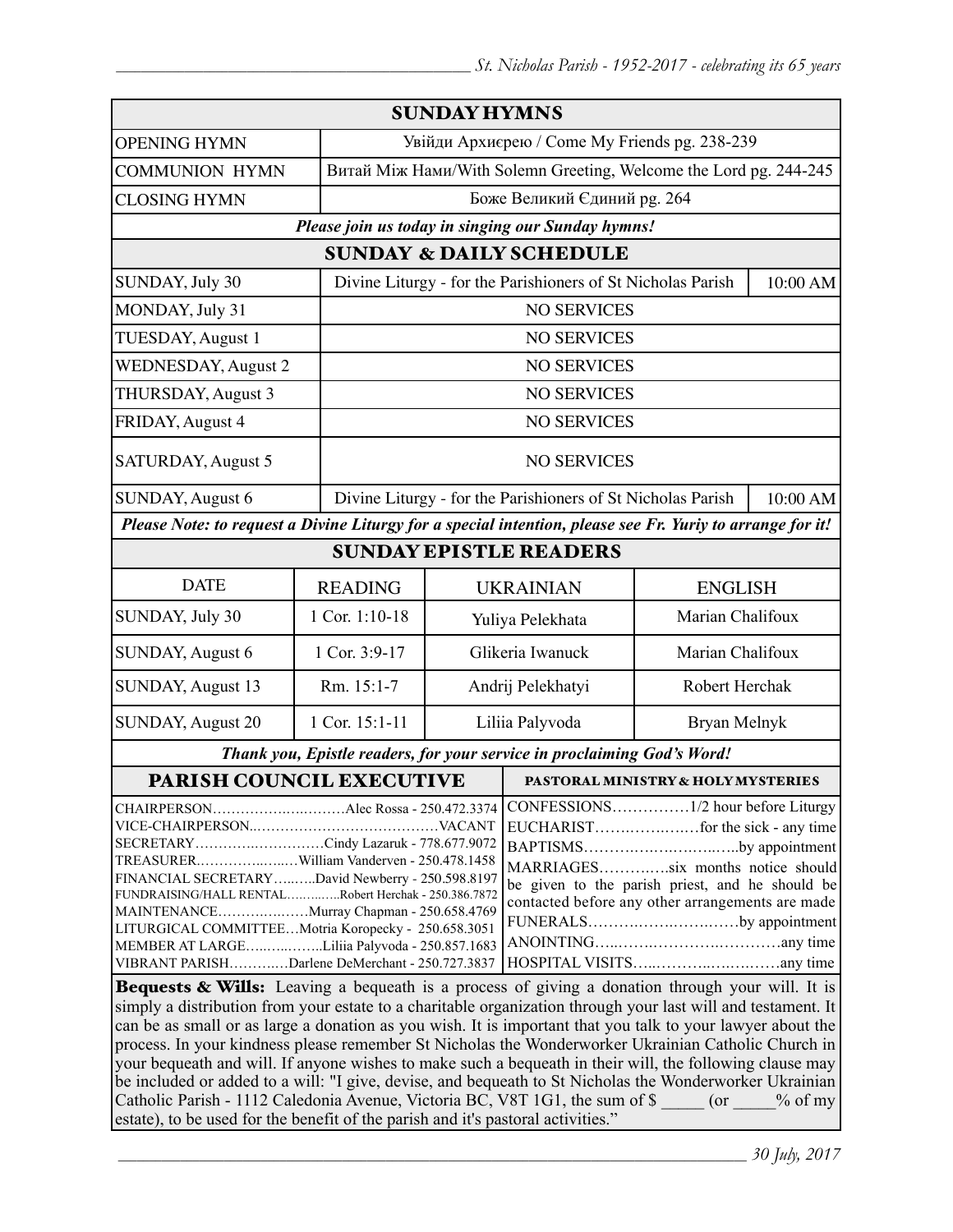### **Vibrant Parish Prayer**

**O** God, Creator of Heaven and Earth! Because of your indescribable love for us, you sent your Only-Begotten Son, Our Lord and Saviour, Jesus Christ - The Way, The Truth, and The Life and our Salvation. In His name, we turn to You. Strengthen our hearts and minds in Christian love and in unity of purpose as we strive to build a Vibrant Parish. Give us the grace to model our lives according to the Word of God. Instill in us the desire to pray and to celebrate the Holy Mysteries as one Christian Family in our Parish Community. Inspire us to follow Your great command to be a servant to the less fortunate among us! Grant this, O Lord, through the mercies and love for mankind of Your Only-Begotten Son with whom You are blessed, together with Your All-Holy, Good and Life-Giving Spirit, now and forever and ever. Amen!



## **The Vibrant Parish**

**A Place To Encounter The Living Christ** Through the word, the Holy Mysteries & Prayer, Serving One's Neighbor, Leadership Fostering & Serving Unity and Missionary Spirit (His Beatitude Sviatoslav)



### **Молитва Живої Парафії**

**Г**осподи Ісусе Христе, Пастирю Добрий, як колись Ти пригорнув заблуканих овечок, щоб вони пізнали Твій голос і були Твоїм стадом, так і сьогодні глянь ласкаво з небесних висот на нашу парафію та зішли на неї Твого Святого Духа, щоб вона була місцем пізнання радості Доброї Новини. Скріплюй нас Твоєю присутністю та єднай нас кожночасно в молитві. Даруй нам духа служіння ближньому, щоб у нашій парафії кожний міг зустріти Тебе, милостивого Бога. Благослови наш духовний провід Твоєю мудрістю і дай, щоб ніхто з нас не шкодував ні часу, ні талантів, ні матеріальних дібр для розбудови Твого царства. Єднай нас у мирі та злагоді, щоб ми були Твоєю спільнотою любові. Всели в нас місійного духа, щоб ми стали тим світилом євангельського слова, молитви і добрих діл, що кличе кожного до участі в Божественному житті, щоб славилося, Спасе, Твоє Ім'я з безначальним Твоїм Отцем та пресвятим, благим і животворящим Твоїм Духом нині, і повсякчас, і на віки віків. Амінь.

# DIVINE LITURGY PROPERS

*The Divine Liturgy - An Anthology for Worship: Liturgy - pg. 388-461; propers - pg. 356* 

**Prokeimenon, Tone 7:** The Lord will give strength to His people;<sup>\*</sup> the Lord will bless His people with peace. *Verse:* Bring to the Lord, O you sons of God; bring to the Lord young rams.

**Epistle - 1 Cor. 1:10-18 - A Reading from the Letter of Saint Apostle Paul to Corinthians:** Brothers and sisters, I appeal to you by the name of our Lord Jesus Christ, that all of you agree and that there be no dissensions among you, but that you be united in the same mind and the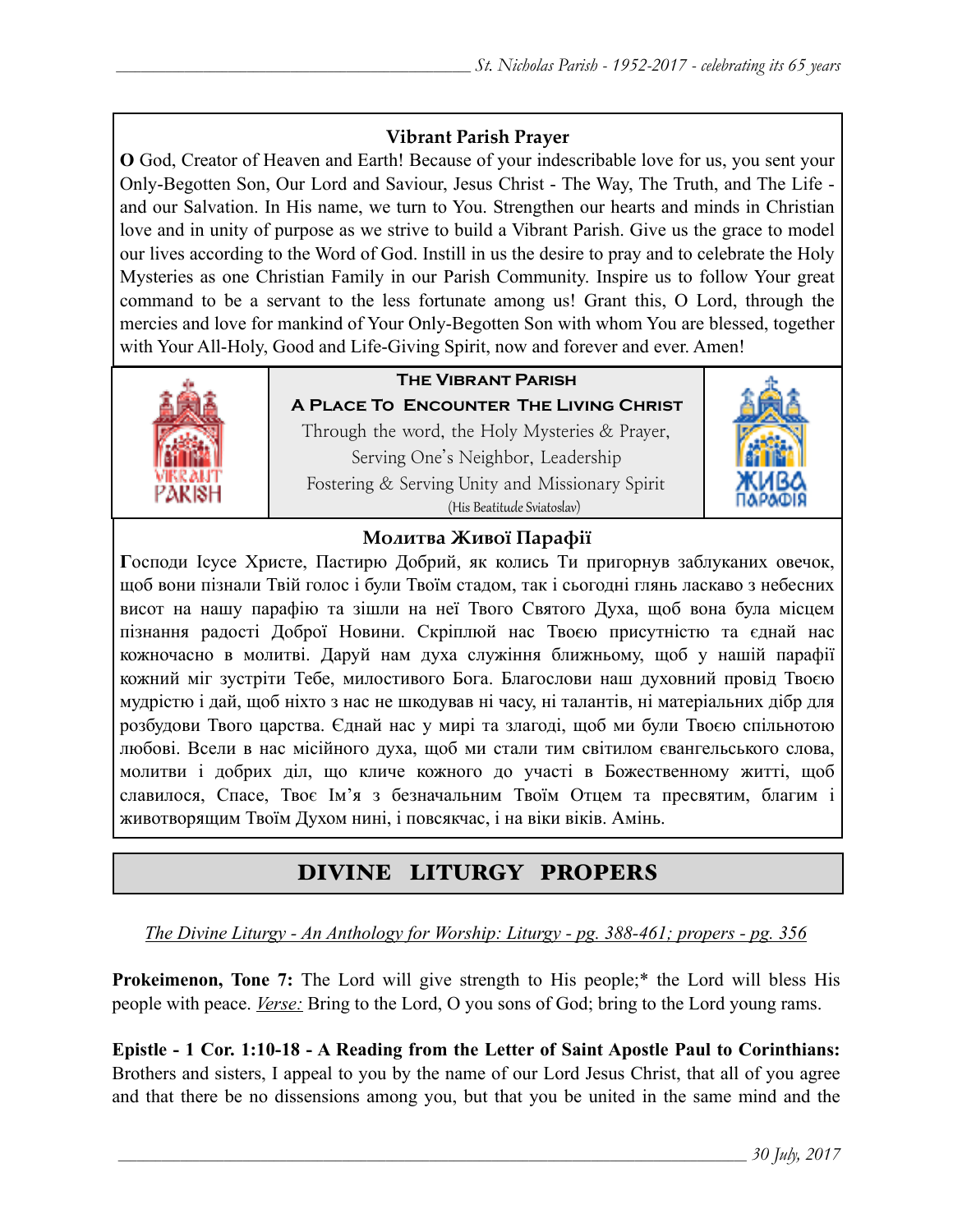same judgment. For it has been reported to me by Chloe's people that there is quarrelling among you, my brethren. What I mean is that each one of you says, "I belong to Paul," or "I belong to Apollos," or "I belong to Cephas," or "I belong to Christ." Is Christ divided? Was Paul crucified for you? Or were you baptized in the name of Paul? I am thankful that I baptized none of you except Crispus and Gaius; lest any one should say that you were baptized in my name. (I did baptize also the household of Stephanas. Beyond that, I do not know whether I baptized anyone else.) For Christ did not send me to baptize but to preach the gospel, and not with eloquent wisdom, lest the cross of Christ be emptied of its power. For the word of the cross is folly to those who are perishing, but to us who are being saved it is the power of God.

**Alleluia, Tone 7:** *Verse:* It is good to give praise to the Lord; and to sing to Your name, O Most High. *<u>Verse:</u>* To announce Your mercy in the morning, and Your truth every night.

**Gospel - Mt. 14:14-22 -** At that time, when Jesus went ashore, he saw a great crowd; and he had compassion for them and cured their sick. When it was evening, the disciples came to him and said, 'This is a deserted place, and the hour is now late; send the crowds away so that they may go into the villages and buy food for themselves.' Jesus said to them, 'They need not go away; you give them something to eat.' They replied, 'We have nothing here but five loaves and two fish.' And he said, 'Bring them here to me.' Then he ordered the crowds to sit down on the grass. Taking the five loaves and the two fish, he looked up to heaven, and blessed and broke the loaves, and gave them to the disciples, and the disciples gave them to the crowds. And all ate and were filled; and they took up what was left over of the broken pieces, twelve baskets full. And those who ate were about five thousand men, besides women and children. Immediately he made the disciples get into the boat and go on ahead to the other side, while he dismissed the crowds.

**Communion Hymn:** Praise the Lord from the heavens;\* praise Him in the highest.\* Alleluia, alleluia,\* alleluia.

 $\langle \rangle \langle \rangle$ 

**Прокімен, глас 7:** Господь силу людям Своїм дасть,\* Господь поблагословить людей своїх миром. *Стих:* Принесіть Господеві, сини Божі, принесіть Господеві молодих баранців.

**Апостол - 1 Кoр. 1:10-18 - До Коринтян Послання Святого Апостола Павла Читання:**  Браття і сестри, благаю вас ім'ям Господа нашого Ісуса Христа, щоб ви всі те саме говорили; щоб не було розколів поміж вами, але щоб були поєднані в однім розумінні й у одній думці. Я бо довідався про вас, мої брати, від людей Хлої, що між вами є суперечки. Казку ж про те, що кожен з вас говорить: «Я – Павлів, а я – Аполлосів, а я – Кифин, а я – Христів.» Чи ж Христос розділився? Хіба Павло був розп'ятий за вас? Або хіба в Павлове ім'я ви христилися? Дякую Богові, що я нікого з вас не охристив, крім Криспа та Ґая, щоб не сказав хтось, що ви були охрищені в моє ім'я. Охристив я теж дім Стефана; а більш не знаю, чи христив я когось іншого. Христос же послав мене не христити, а благовістити, і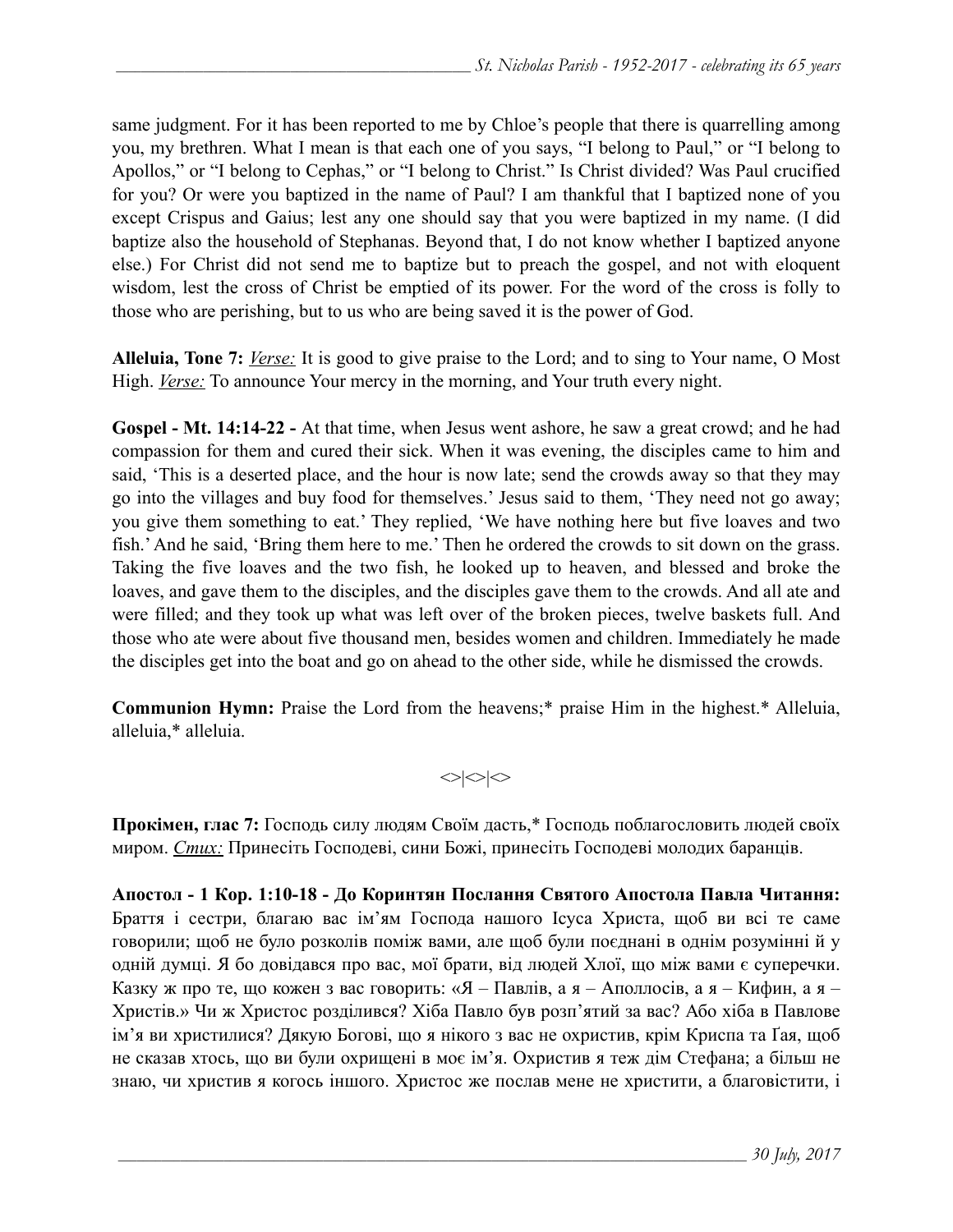то не мудрістю слова, щоб хрест Христа не став безуспішним. Бо слово про хрест – глупота тим, що погибають, а для нас, що спасаємося, сила Божа.

**Алилуя, глас 7:** *Стих:* Добре воно - прославляти Господа, і співати Твоєму імені, Всевишній. *Стих:* Звіщати вранці Твою милість, ночами - Твою вірність.

**Євангеліє - Мт. 14:14-22 -** У той час, вийшовши, Ісус побачив силу народу і змилосердився над ними та вигоїв їхніх недужих. Якже настав вечір, підійшли до нього його учні й кажуть: "Пусте це місце та й час минув уже. Відпусти людей, нехай ідуть по селах та куплять собі поживи." А Ісус сказав їм: "Не треба їм відходити: дайте ви їм їсти." Вони ж мовлять до нього: "Ми маємо тут тільки п'ять хлібів і дві рибі." Тоді він каже: "Принесіть мені їх сюди." І, звелівши народові посідати на траві, взяв п'ять хлібів і дві риби, підвів очі до неба, поблагословив і розламав ті хліби, і дав учням, а учні – людям. Всі їли до наситу й назбирали куснів, що зосталися, дванадцять кошів повних. Тих же, що їли, було яких п'ять тисяч чоловіків, окрім жінок та дітей. І зараз же спонукав учнів увійти до човна й переплисти на той бік раніше від нього, тим часом як він відпускав народ.

**Причасний:** Хваліте Господа з небес,\* хваліте Його на висотах. Алилуя, алилуя, алилуя!

# ANNOUNCEMENTS

- ✦**EIS POLLA ETI DESPOTA:** On behalf of St. Nicholas Parish we extend our warmest greetings to His Excellency Bishop KEN NOWAKOWSKI on the 10th Anniversary of his Episcopal Ordination. Dear Vladyko, may our Lord Jesus Christ continue to bless you with His abundant graces for many healthy and happy years. На Многая Літа, Владико!
- ✦**WARMEST GREETINGS** to the newly baptized CHRISTINA IVANNA, daughter of Fr. Yuriy & Anna. Welcome to the Church Family! Многая Літа!
- ✦**HAPPY BIRTHDAY** to ANNA VYSHNEVSKA, TANYA ROSSA and all those who celebrated their birthdays this past week. May the Lord Our God continue to bless you abundantly and the Holy Mother of God protects you at all times. Многая Літа!
- ✦**PLEASE NOTE:** as Fr. Yuriy will be on holidays 1-26 August, Fr. Joe Ostopowich will be celebrating Liturgies on Sundays, August 6, 13, 20. There will not be daily Liturgies between 2-21 August. Please contact Fr. Joe in case of emergency: 604.763.3639 OR phone a hospital chaplain at 250.889.3761, 250.388.5571.
- ✦**NEXT SUNDAY BLESSING OF THE FRUITS & VEGETABLES:** Sunday, August 6 as we will celebrate the Feast of the Transfiguration of our Lord right after Divine Liturgy we will be blessing the first fruits & vegetables and thus will give thanks to God for a good harvest.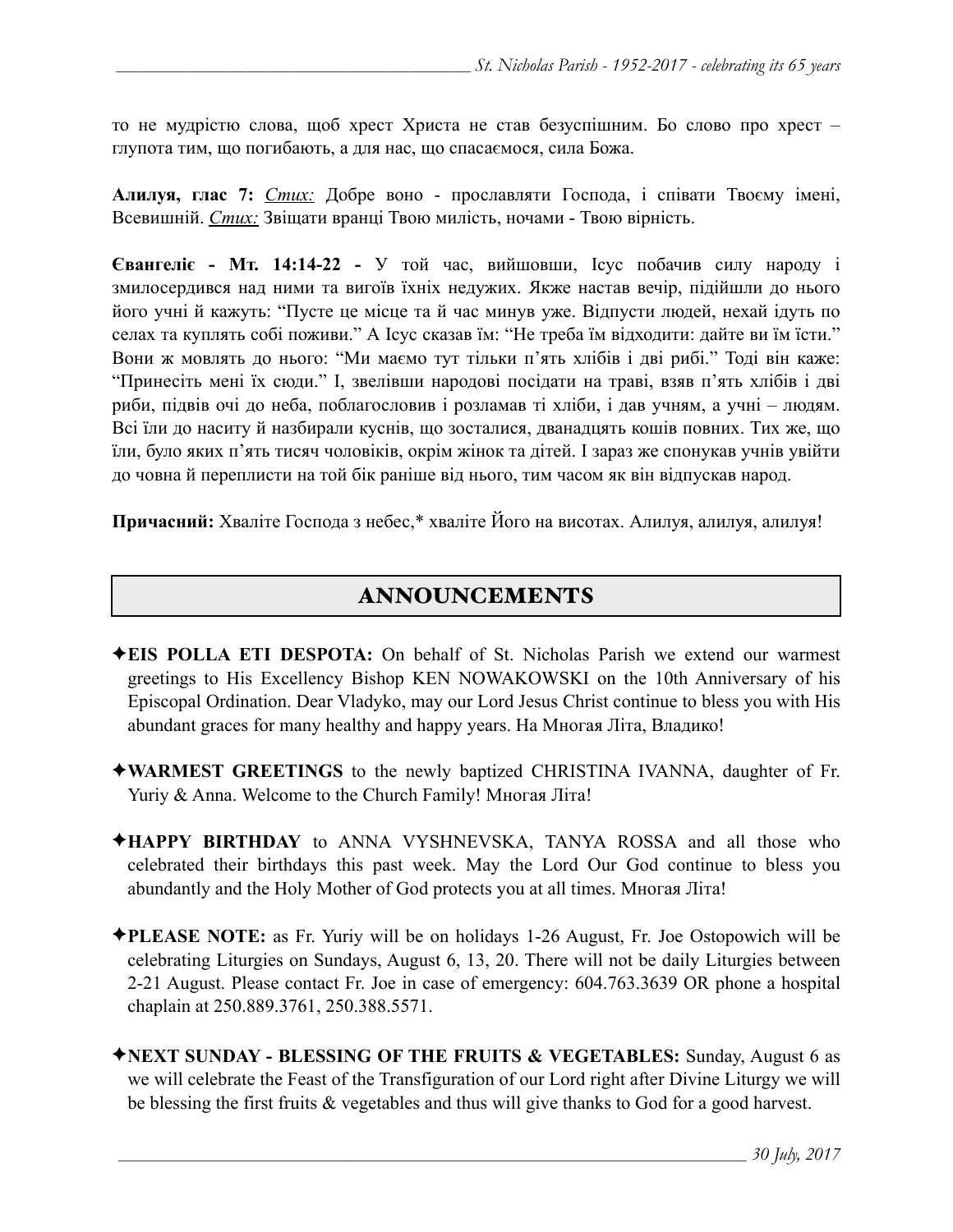- ✦**PRAYER REQUEST:** Please keep in your prayers ARTHUR BOBAY, who had surgery this past week, and other members of our parish, our family and friends who are ailing, in hospitals, nursing homes and those who are not able to join actively in their community.
- ✦**PILGRIMAGE TO THE HOLY LAND:** October 12-24, 2017. Walk in the footsteps of Jesus; an unforgettable experience with Fr, Joe Ostopowich, Sr. Angelica SSMI, brother & sister pilgrims. For details and price call Myrna Arychuk at 604.617.7200
- ✦**ISLAND CATHOLIC SCHOOLS**, Victoria invites applications for: Full-time Executive Assistant to the Superintendent of Schools and the Office of Religious Education. Details are posted on <http://cisdv.bc.ca/employment-opportunities.php>
- ✦**PARISH CALENDAR OF BIRTHDAYS & ANNIVERSARIES:** If you would like to be included in our Parish Calendar of Birthday and Anniversary celebrations, please put date in our calendar located at the church vestibule. Each week, we will list the names in our parish bulletin so we can celebrate these happy occasions together!
- ✦**TRAVELING ICON:** Anyone interested in gracing their home with Christ The Teacher Icon can call Darlene DeMerchant at 250.727.3837
- ✦**JOIN OUR CHOIR:** Do you enjoy singing? Please consider joining our St Nicholas Parish Choir and remember that we ALWAYS looking for new members! Contact Motria Koropecky for details at 250.658.3051
- ✦**CATECHISM ANNOUNCEMENT:** "*And they were bringing to Him also the infants, in order that He may be touching them; but after the disciples saw it, they rebuked them. But Jesus called them to Himself and said, Let alone the little children to come to Me, and cease hindering them; for of such is the kingdom of God*." We are happy to welcome all children to our St. Nicholas The Wonderworker catechism program. Weekly classes are scheduled Sunday morning during Divine Liturgy. We want your children to learn more about their Catholic faith, sacred scripture, feast days, and religious practices and customs of the Ukrainian Catholic church. If you have any questions, please do not hesitate to contact Marian Chalifoux at 250.507.1005
- ✦**THRIFTY'S PRE-PAID FOOD CARDS** We all have to buy groceries. Why not have 6% of it returned back to the church at no extra charge! Cards are available in \$100, \$200, and \$500 denominations. Talk to Alec after today's liturgy to pre- order your cards. We need to sell A LOT of them! We encourage you to consider purchasing them for yourselves as gifts too.
- ✦**SUNDAY COFFEE VOLUNTEERS** act as hosts and serve light refreshments following the Sunday morning Divine Liturgy, providing an opportunity for the faithful to socialize with friends and visitors following their shared worship experience. We thank all of our parishioners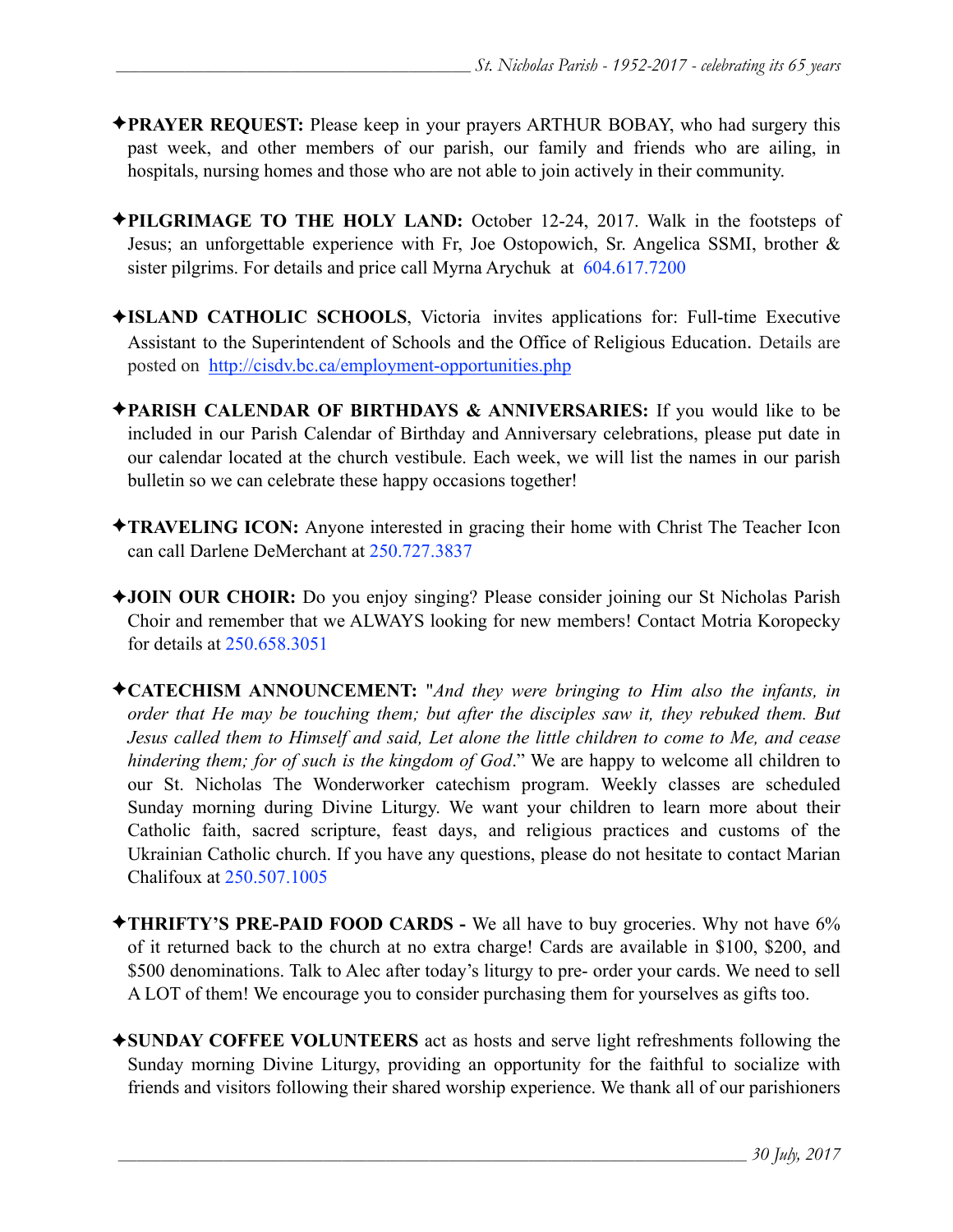who kind volunteer to serve refreshments. Whether you are new to the Parish, or are a longtime members, please join us for coffee.

- ◆**BE A STEWARD:** Have you ever wondered what more can you do to help our parish? Here are some suggestions: **Steward** of property security; **Steward** of grounds cleaning; **Steward** of cleaning church; **Steward** of church linen; **Steward** of outreach; **Steward** of caring; **Steward** of prayer; **Steward** of service. Quite often, our homebound or senior members, once active in their younger years, want to find purpose in their senior years. It's not only about doing but about "BEING" present to others. Contact Fr. Yuriy **OR** Darlene DeMerchant for more information. You will be amazed how "BEING" can make a difference.
- ✦**JULY 23, SUNDAY DONATIONS:** Coffee: \$52.75; Vigil lights: \$24.50; Loose collection: \$42.00; Envelope collection: \$430.00; Pre-authorized donations July 17 to July 23: \$120.00

## HOLY APOSTLES SILAS, SILVANUS AND THEIR COMPANIONS



 Saint Silas was one of the Seventy Apostles chosen and sent forth to preach by Christ (Luke 10:1).

He was a respected figure in the original Church at Jerusalem, one of the "chief men among the brethren" (Acts 15:22). The Council of the Apostles was convened at Jerusalem in the year 51 to deal with the question of whether Gentile Christian converts should be required to observe the Mosaic Law. The Apostles sent a message with Paul and Barnabas to the Christians of Antioch, giving the decision of the Council that Christians of Gentile origin did not have to observe the prescriptions of the Mosaic Law. Nonetheless, they were told that they must refrain from partaking of foods offered to idols, from things strangled and from blood, to refrain from fornication (Acts 15:20-29).

 Together with Saints Paul and Barnabas, the Council of the Apostles sent Saints Silas and Jude to explain the message in greater detail, since they both were filled with the grace of the Holy Spirit. Saint Jude was later sent back to Jerusalem, but Saint Silas remained at Antioch and zealously assisted Saint Paul, the Apostle to the Gentiles, on his missionary journeys preaching the Gospel. They visited Syria, Cilicia, and Macedonia.

In the city of Philippi they were accused of inciting unrest among the people, and for this they were arrested, beaten with rods, and then thrown into prison. At midnight, when the saints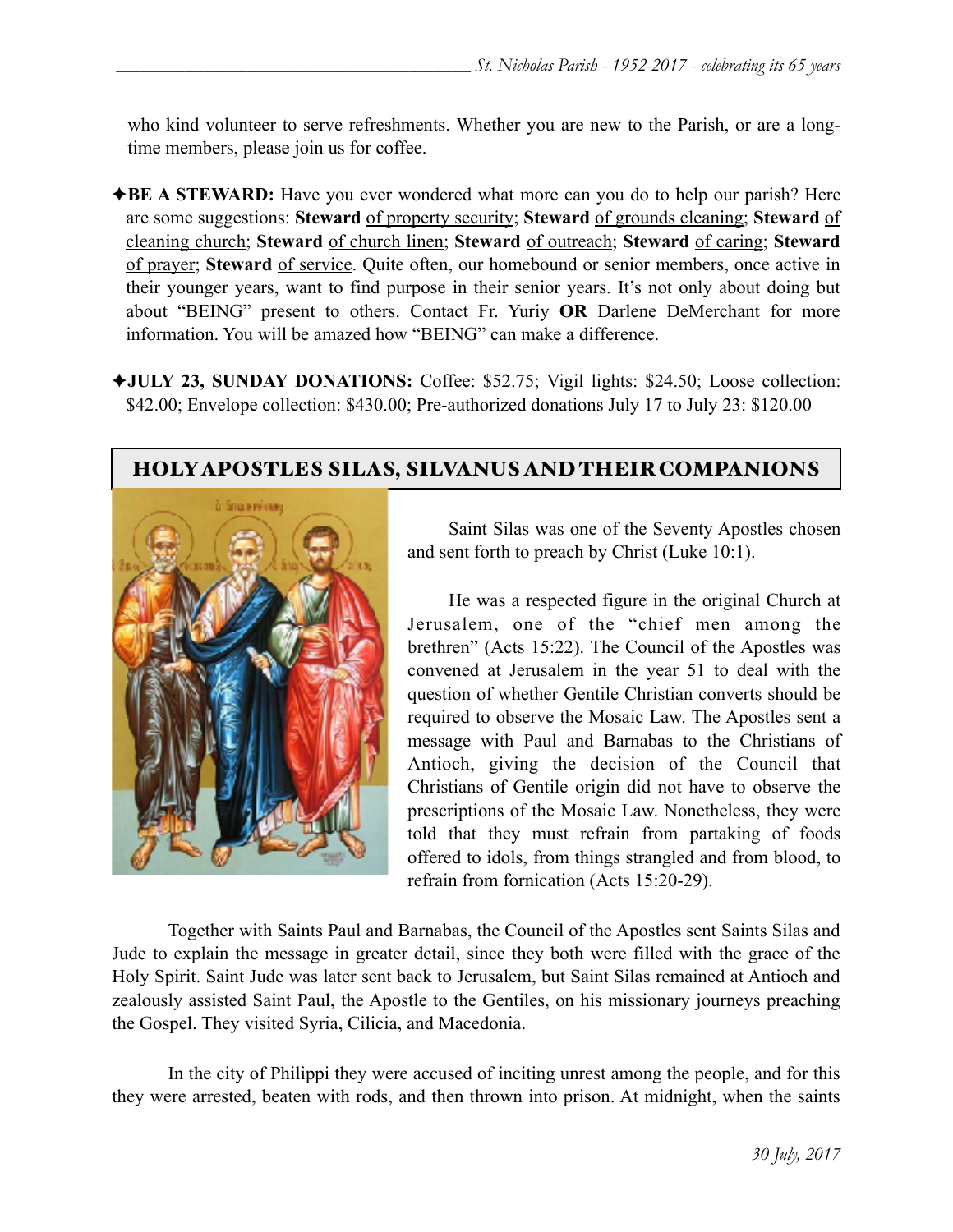were at prayer, suddenly there was a strong earthquake, their chains fell off from them and the doors of the prison opened. The prison guard, supposing that the prisoners had fled, wanted to kill himself, but was stopped by the Apostle Paul. Then, he fell down trembling at the feet of the saints, and with faith accepted their preaching about Christ. He then led them out of the prison and took them to his own home, where he washed their wounds, and was baptized together with all his household.

From Philippi Saints Paul and Silas proceeded on to the cities of Amphipolis, Apollonia and Thessalonica. In each city they made new converts to Christ and built up the Church.

At Corinth the holy Apostle Silas was consecrated bishop, and worked many miracles and signs. He finished his life there.

 St. Silvanus assisted both of the Chief Apostles. "By Silvanus, a faithful brother unto you, as I suppose, I have written briefly, exhorting, and testifying that this is the true grace of God wherein ye stand" [\(1 Peter 5:12\)](http://www.drbo.org/x/d?b=drb&bk=67&ch=5&l=12#x). Saint Silvanus was made bishop at Thessalonica and died there a martyr, having undergone many sorrows and misfortunes for the Lord's sake.

 "For the Son of God, Jesus Christ, Who was preached among you by us, even by me and Silvanus and Timotheus, was not yea and nay, but in him was yea" ([2Corinthians 1:19\)](http://www.drbo.org/x/d?b=drb&bk=54&ch=1&l=19#x). As the bishop of Thessalonica, Silvanus labored much and suffered much until he finally exchanged this earthly life for the heavenly life.

 St. Crescens was a companion of the Apostle Paul and after that the bishop in Galatia and a missionary in Gaul, where he died as a martyr for Christ during the reign of Trajan. "For Demas hath forsaken me, having loved this present world, and is departed unto Thessalonica; Crescens to Galatia, Titus unto Dalmatia" ( [2 Timothy 4:10](http://www.drbo.org/x/d?b=drb&bk=62&ch=4&l=10#x) ).

 St. Epaenetus is mentioned by the Apostle Paul. He was the bishop in Carthage. "Salute my well beloved Epaenetus, who is the firstfruits of Achaia unto Christ" [\(Romans 16:5\)](http://www.drbo.org/x/d?b=drb&bk=52&ch=16&l=5#x).

 St. Andronicus, the bishop of Pannonia, is commemorated separately on May 17. "Salute Andronicus and Junia, my kinsmen, and my fellow prisoners, who are of note among the apostles, who also were in Christ before me" ([Romans 16:7\)](http://www.drbo.org/x/d?b=drb&bk=52&ch=16&l=7#x).

# CAMP SAINT VOLODYMYR; AUGUST 20-27

 If you are between the ages of 7-14 this is a summer must do! Camp St. Volodymyr is a great opportunity for campers to experience God through nature and the companionship of